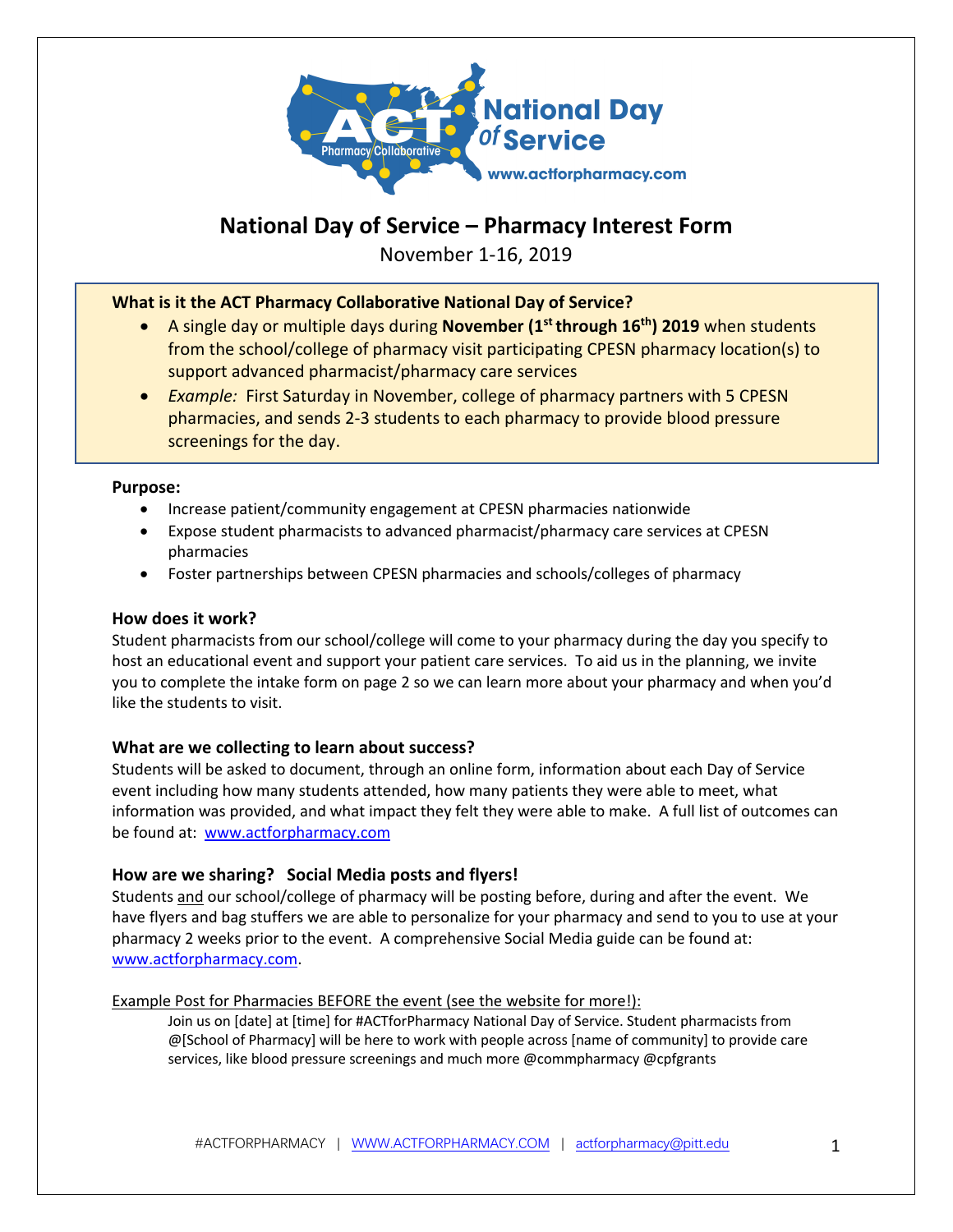

# **National Day of Service – Pharmacy Interest Form**

November 1-16, 2019

| <b>Name of Pharmacy:</b> |  |
|--------------------------|--|
|--------------------------|--|

**Tell us about your pharmacy and how we can help support your patient care:**

*1.* **Which date works best for you?** *(ACT Champions to edit based on student availability)* 

| Saturday, November 2 <sup>nd</sup> :  | 10am-4pm |
|---------------------------------------|----------|
| Sunday, November 3rd:                 | 10am-4pm |
| Saturday, November 9th:               | 10am-4pm |
| Sunday, November 10th:                | 10am-4pm |
| Saturday, November 16 <sup>th</sup> : | 10am-4pm |

# **2. How many students would you like to host?**

 2 students 3 students 4 students 5 students Specific number: \_\_\_\_\_\_\_\_\_\_\_\_\_\_\_\_\_\_\_\_

**3. How many flyers and bag stuffers would you like for the School to print and send 2 weeks prior to the event?**

**# Flyers: \_\_\_\_\_\_\_\_\_\_\_\_\_\_\_\_\_\_** *(minimum of 4 per pharmacy will be sent)*

**# Bag Stuffers: \_\_\_\_\_\_\_\_\_\_\_\_\_** *(minimum of 150 per pharmacy will be sent)*

## *4.* **Which of these services do you currently have at your pharmacy?**

*(students will review CPSEN locator app as well)*

- Medication Synchronization Immunizations
- Blood pressure screenings
- Comprehensive Medication Management
- Diabetes Education
- Naloxone education